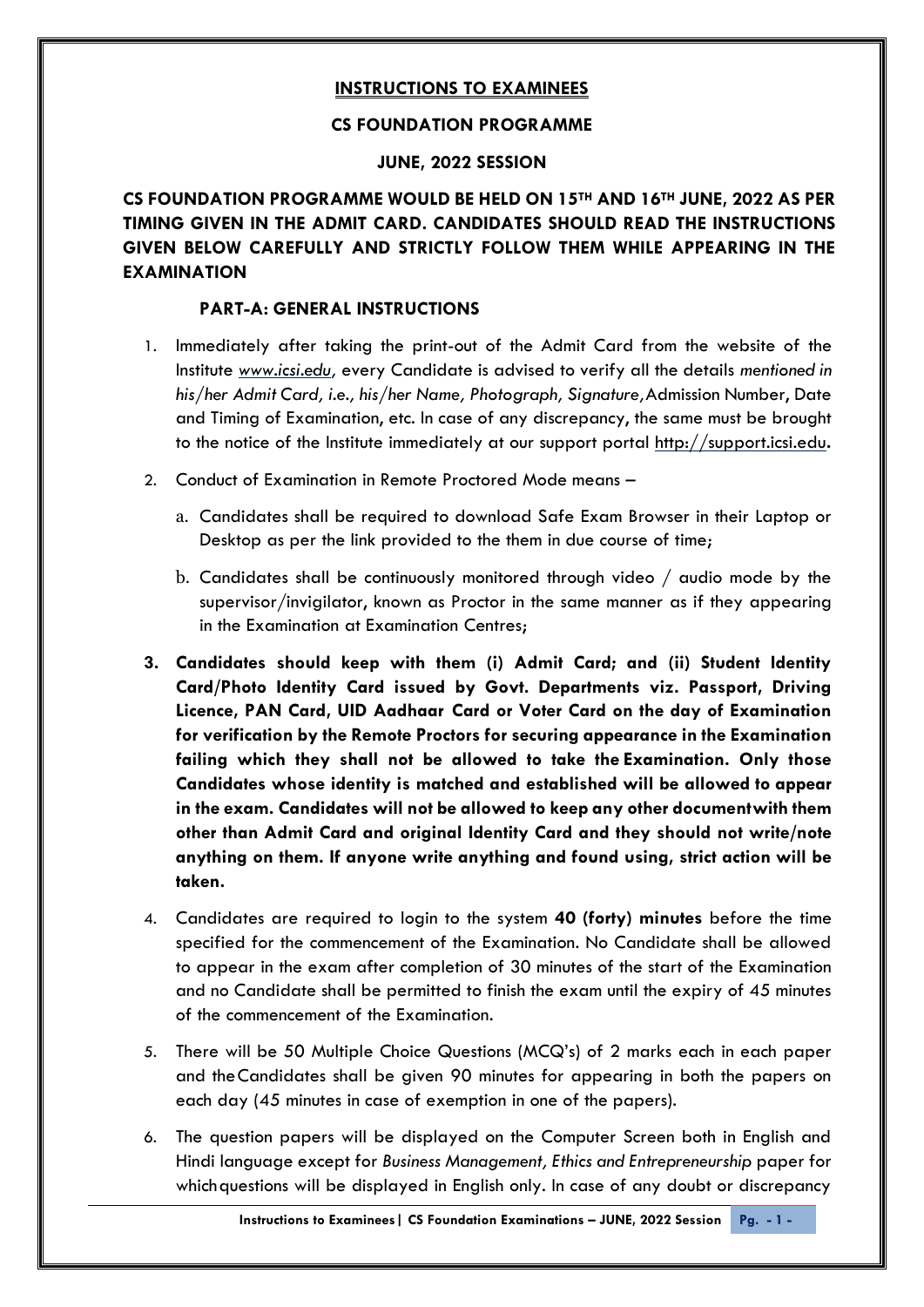in Hindi language, the English version of the questions shall prevail.

- 7. **Candidates are not required to appear in the paper(s) in which they have been granted paper-wise exemption as shown in the Admit Card.** In case of any discrepancy in regard to paper-wise exemption(s) shown in the Admit Card it should immediately be brought to the notice of the Directorate of Student Services of the Institutein writing at our support portal [http://support.icsi.edu.](http://support.icsi.edu/)
- 8. Every Candidate is compulsorily required to appear in all the subjects/ Paper(s) for which he/ she had enrolled. In case any Candidate remains absent in any subject(s)/ Paper(s) due to any reason, whatsoever, he/ she shall be summarily declared fail. However, in case a Candidate who has been granted exemption in any one subject i.e., Paper 1 or 2 (on first day i.e.,  $15<sup>th</sup>$  June, 2022) or Paper 3 or 4 (on second day i.e.,  $16<sup>th</sup>$  June, 2022) as the case may be, he/ she is required to answer only those questions in the relevant subject/paper inwhich he/she is enrolled.
- 9. Candidates are required to secure a minimum of 40% marks in each paper, i.e. Paper-1, Paper-2, Paper-3 and Paper-4 separately as the case may be, and 50% marks in aggregate of all papers put together for passing the Foundation Programme Examination. **There willbe no negative marking for wrong answers.**
- 10. No Candidate shall carry/keep with him/her mobile phone, I-pad, palmtop, pager, books, study material, printed or handwritten material, pieces of paper, digital diary, watch alarms, blue tooth, health band, smart watch, scientific and programmable calculators, listening devices and recording or photographic devices or any kind of communication device/gadget, or any other reference material etc. during the Examination.
- 11. On the second day of Examination i.e. 16<sup>th</sup> June, 2022 for Examination relating to Business Economics (BE) (Paper 413) and Fundamentals of Accounting and Auditing (FAA) (Paper 414) the Candidates **will be permitted to use ordinary calculator (12 digits, 6 functions and 2 memories) and rough sheets (blank papers) forcalculation purpose**. In no case scientific calculator or calculator with more than 2 memory will be allowed. It will be mandatory for the Candidates to show the calculator andpages for rough work to remote proctor/invigilators.

However, on the first day of Examination i.e.  $15<sup>th</sup>$  June, 2022 for Examination relating to Business Environment & Law (BEL) (Paper 411) and Business Management, Ethics and Entrepreneurship (BMEE) (Paper 412) the Candidates will not be allowed to use calculator and rough sheets.

- 12. In case of violation of Instructions regarding use of calculator and rough sheet the result of Candidates will not be processed and will be declared as cancelled.
- 13. **An illustrative list of ordinary calculators is also annexed to the "Instruction to Examinees". In no case the calculator should have more than 12 digits, 6 functions and 2 memories.**
- 14. Consulting, talking, whispering with any person, attempting to copy or found copying or referring to any printed/ handwritten material, notes, books, mobile phone or any electronic device etc., or helping or asking help from any other person in anymanner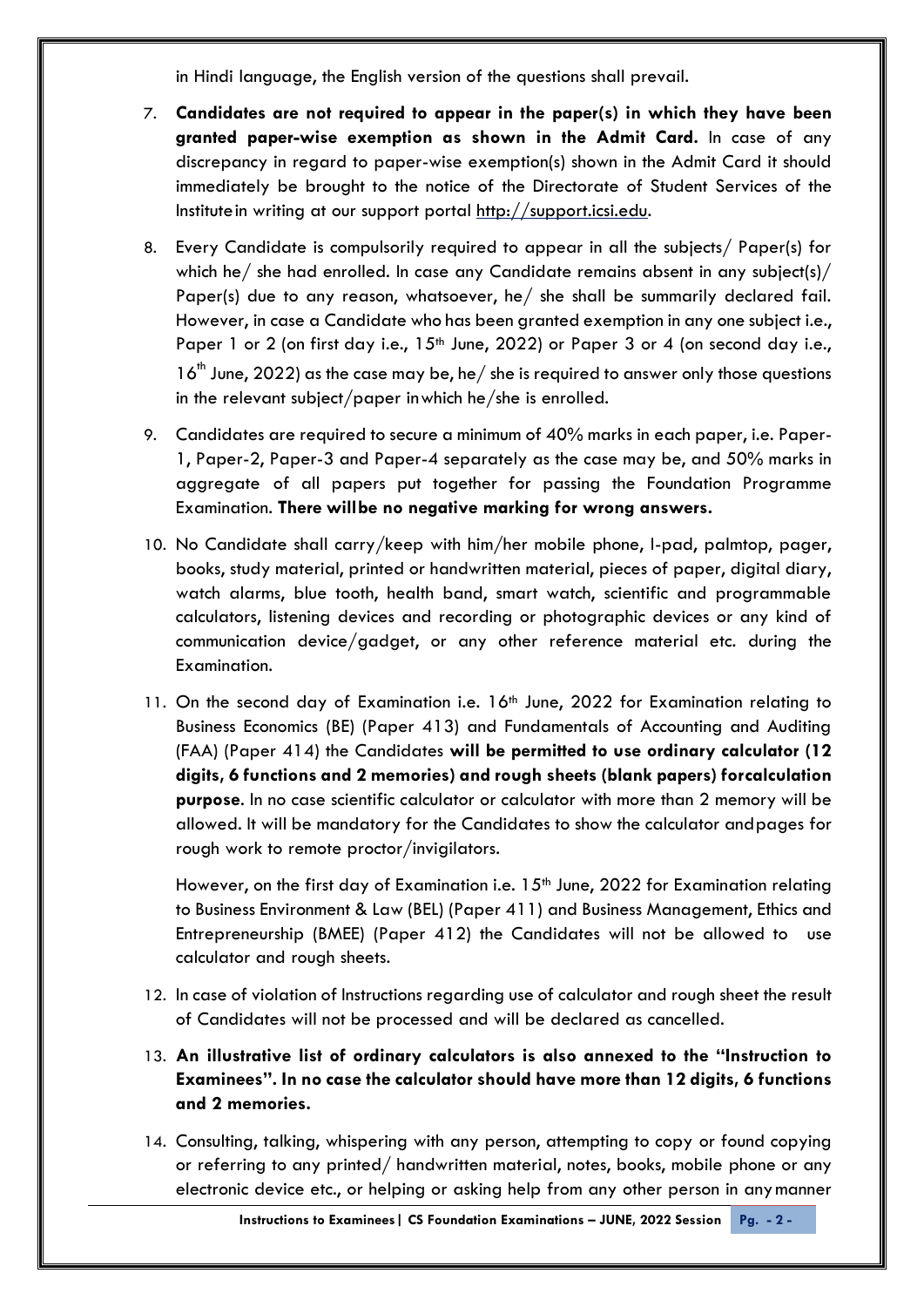during the course of Examinations by any Candidate **will be considered as adoption of Unfair Means in the Examination. Taking photograph of screen during Examination is also strictly prohibited.**

15. Candidates' eligibility to appear in the CS Foundation Programme Examination shall be subject to the provisions of the Company Secretaries Regulations, 1982 (as amended fromtime to time) as in force and the guidelines issued by the Council from time to time.

#### **PART-B:**

# **INSTRUCTIONS FOR APPEARING IN THE FOUNDATION PROGRAMME EXAMINATION THROUGH REMOTE PROCTORING MODE**

Candidates will appear in the Examination from a secured environment. The Candidates should:

- i) Sit in a secluded room or any other suitable quiet place with a chair and desk/table preferablywith plain backdrop (area behind the Candidate) with adequate lighting so that the Candidateis visible to the proctor. The place should be noise free with no other person/s in the surroundings except the Candidate.
- ii) No item except the computer, external webcam (if internal webcam is not available), keyboard, mouse, other permitted items, if any, should be kept on the desk/table on the day of the Examination.
- iii) Candidates must dress decently.

The modus operandi for conducting the Examination through Remote Proctored mode shall be as under:

# **(A) Technical Requirements for Candidates appearing in Foundation Programme Examination through remote proctoring mode:**

Candidate has to ensure that the following technical requirements are available at his/ *her Desktop/ laptop (mobile/ tablet is not allowed) for appearing for the Examination:*

- **1. Desktop/Laptop:**
	- Browser: Google Chrome version 8.0 & above
	- Video/Audio: Webcam and a good quality Mic is required. Enable web cam and mic underChrome settings-Extensions
	- Operating system: Windows 8 or 10
	- RAM & Processor: 4 GB+ RAM, i3 5th Generation 2.2 Ghz or equivalent/higher
	- Pop-up blocker: Disable ad blocker/pop up blocker under Chrome Extensions
	- Cookies: Enabled
	- Firewall: Disabled
	- Anti- Virus: Disabled. "Any make" to be disabled-can be re-installed post Examination

**Instructions to Examinees | CS Foundation Examinations - JUNE, 2022 Session Pg. - 3 -**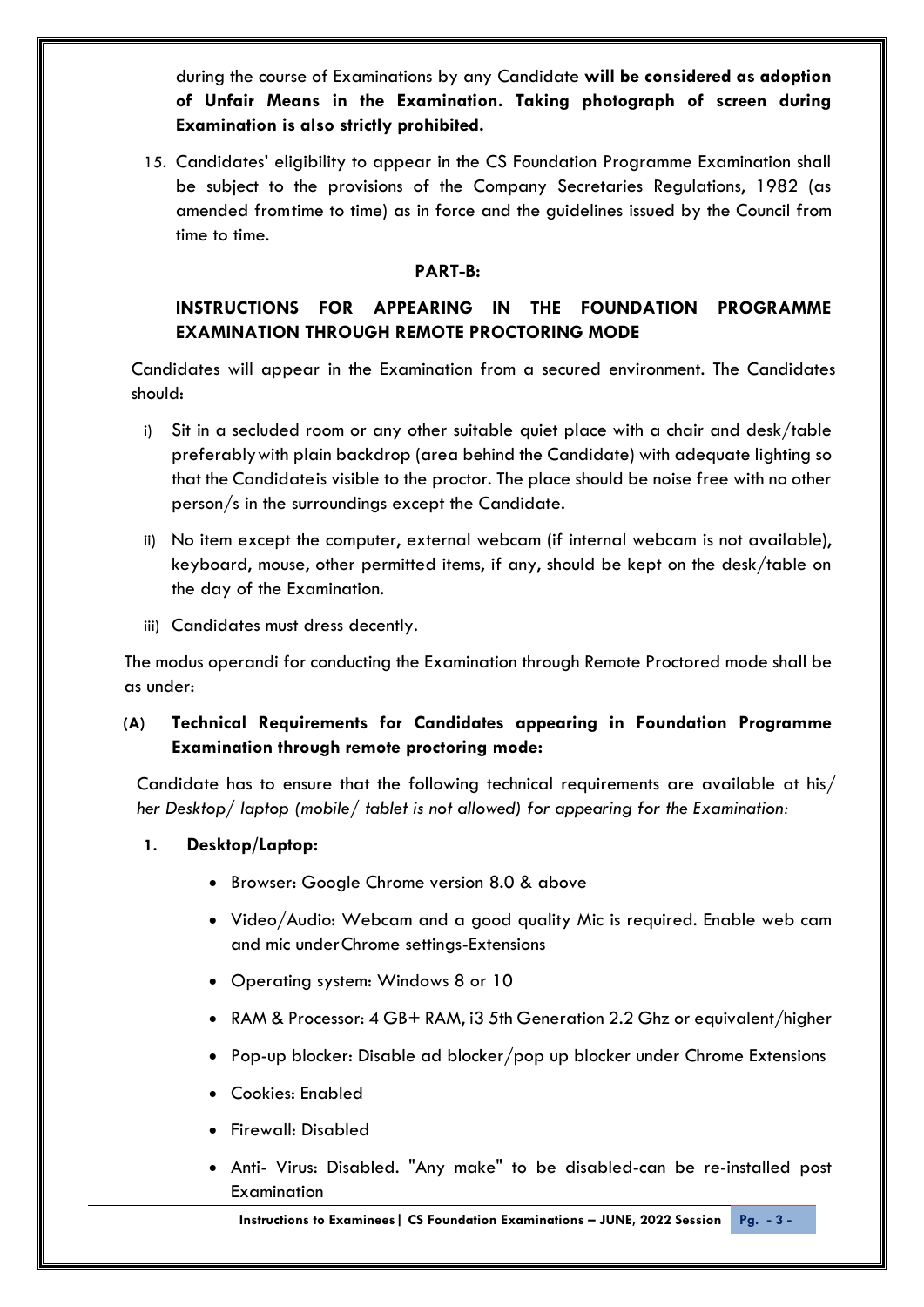- Admin-rights: Enabled. Candidate to have administrative privileges on the laptop/desktopto enable installation/uninstallations
- Any Remote Desktop Applications: Uninstalled

### **2. Internet Connection:**

Recommended Internet speed per user: Dedicated Internet and Internet Bandwidth of min. 2MBPS  $(4G/\text{Wi-Fi})$  or above  $+$  upload speed

#### **(B) Examination Process:**

Every Candidate will be required to copy and paste the test taking url, login with the ID and password provided, 40 minutes before the Examination start time.

Please note: The test taking url, user ID and your password for mock exam and the live exam will be provided to the Candidates separately.

Candidates are advised to ensure that on the day of the Examination their Laptop is fully charged and in case of Desktop it is connected to an uninterrupted power source for smooth conduct of Examination.

Candidates must not setup the computer at the time of the Examination. All the settings need to done much before the Examination and tested properly.

## **(C) Remote Proctoring:**

The Candidates appearing in Foundation Programme Examination shall be remotely proctoredfrom the Control Room of the Institute, as per details given below:

- 1. Login credentials for Candidates will be sent by email and SMS before the Examination.
- 2. At the beginning of each session, the Candidate undergoes an identity verification at 2 levels,
	- Level 1: *Capture of facial photo. During the Examination, the AI tool constantly monitors the picture of the Candidate taking the Examination with the facial photo captured initially for any mismatch. In case of any mismatch, the system will capture the anomaly and notification to live proctor will be instantly displayed.*
	- **Level 2:** Candidate will need to display Admit Card and Student Identity Card/Valid ID Proof (PAN / Aadhar / Any other valid Govt. Approved ID). Proctor will instruct theCandidate to display the Admit Card / valid ID proof after the logging in to the Examination. Once the identity is approved by the Proctor, Candidate will be allowed to start the Examination. **Candidates are advised not to write anything on Admit/Identity card and rough sheets failing which strict action will be taken.**
- 3. The activities of the Candidate during the Examination will be monitored and if he/she is violating any rules during the Examination or trying to adopt any unfair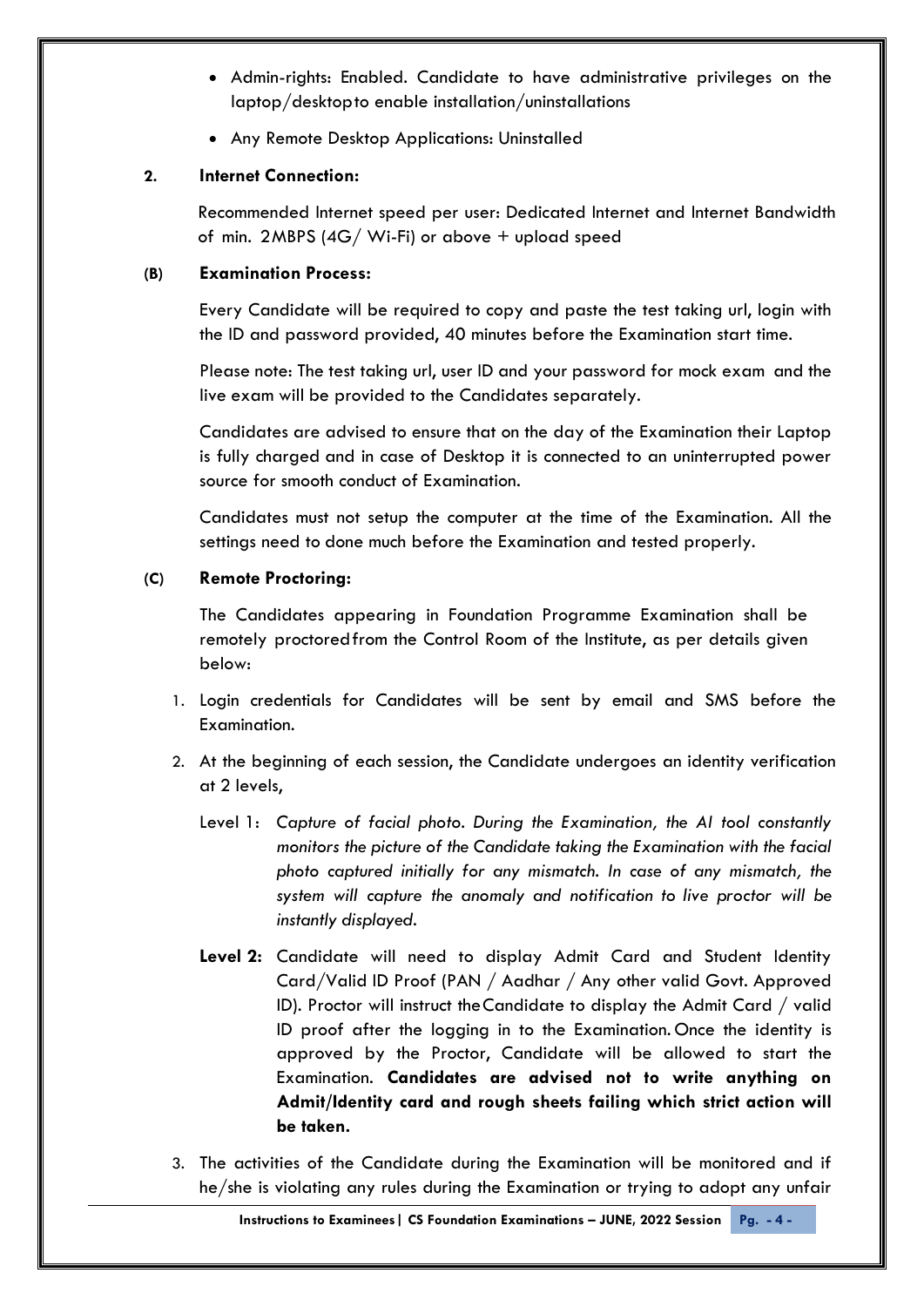means, the system will automatically collect data based on the following parameters and will immediately alert the online live proctor:

- **Focus changed to a different window:** Candidate tabs out of the Examination taking window.
- **Browser not supported:** Candidate is using an older browser version.
- **Webcam is disabled:** Candidates web cam is switched off.
- **Face is not visible in the camera:** Candidate is not looking into the camera or stays away/blocks the camera view.
- **Several faces in front of the camera:** There are other people along with the Candidate.
- **Face does not match the profile:** Candidate giving the Examination is not the sameperson whose photo was captured in before starting the Examination and as per the Admit Card.
- **Microphone switched off /muted or its volume is low:** Candidate has switched-off /muted the microphone
- **Conversation or noise in the background**: System has captured background noise
- **Screen activities are not shared:** Candidate has stopped screen share activity.
- Second display is used: Additional display like extended monitor has been connected.
- **Full-screen mode is disabled:** Candidate has disabled full screen mode.
- 4. There shall be Live proctors. A session that is in progress, shall be continuously watched online:
	- Proctor if required, can chat, convey information/instructions to the Candidate using chat box.
	- Session saves photos of the Candidate face and periodic (every minute) snapshots of theCandidate webcam.
	- Each session is finished either by the Candidate, or automatically after the end of the allotted time, or by the proctor. All audio, video, text messages and recorded events are saved in the system and are attached to the session protocol.

## **For Enrollment/exemption related issues the student can contact through support portal [http://support.icsi.edu.](http://support.icsi.edu/)**

- 5. The position of the camera should not be too low/ high or hooked onto a different monitor. The Candidate should make sure that the camera is at eye level and on the monitor during theExamination.
- 6. Candidate must not look away from laptop/desktop screen, must face computer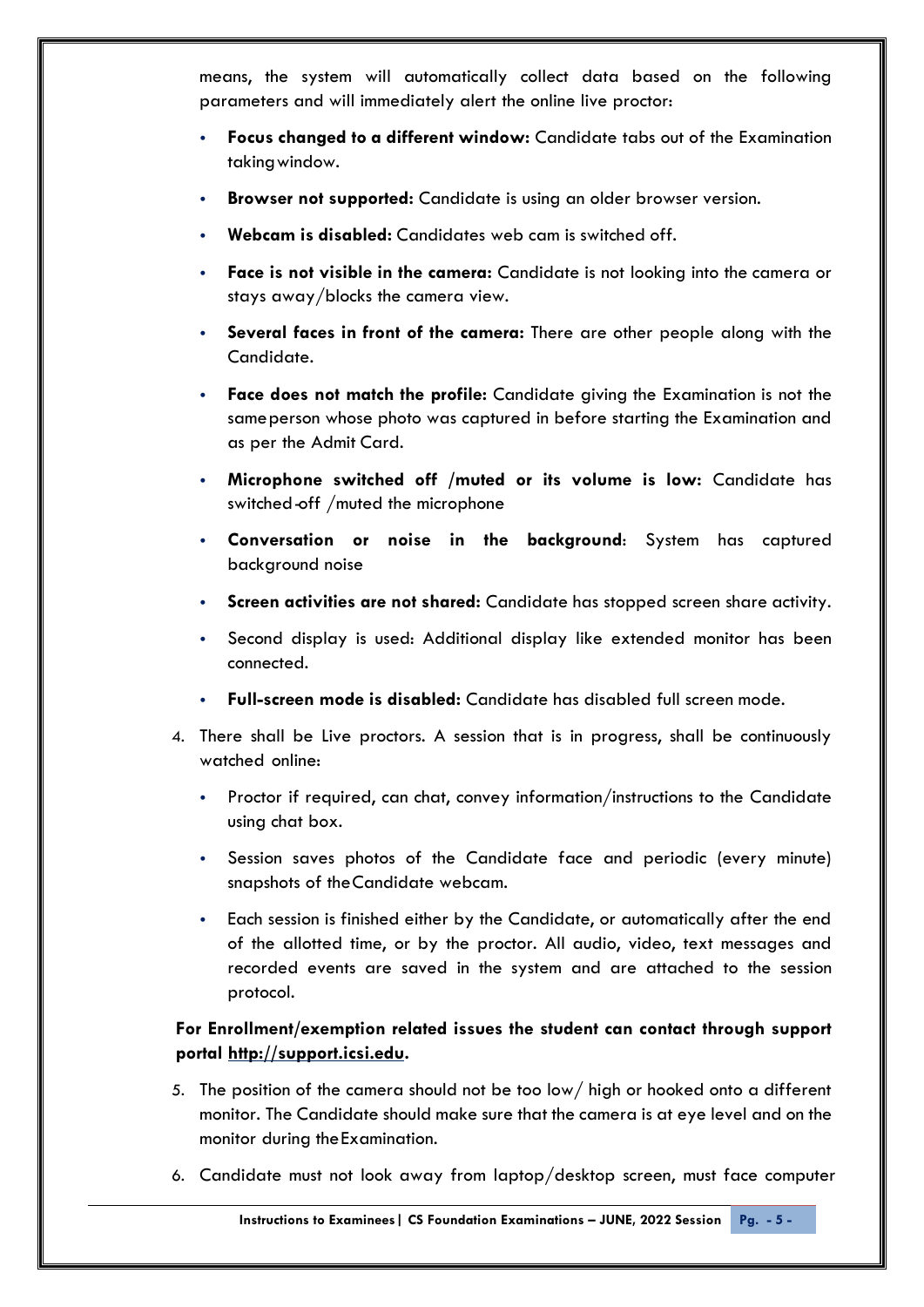screen.

- 7. The Candidates shall be required to strictly follow the instructions given by the proctors during the course of the Examination failing which they shall be disqualified.
- 8. Candidate's face must be positioned in the middle of the camera view and Candidate's face must be visible throughout the Examination.
- 9. Candidates must not navigate away from Final Test/Examination window.
- 10. Candidates will not be allowed to leave the room/test area or take bio-break during the Examination until its submission. If any Candidate takes any break or leaves the room for anyreason during the Examination, will be treated as resorting to unfair means.
- 11. Candidates must not use headphones, ear buds, or any other type of listening equipmentduring the Examination.
- 12. The issues faced by Candidates during the Examination, viz. no network connection, network disconnection due to Wifi disabled, no internet connectivity, Power cut, etc). In such a scenario, the Candidate will be allowed to login again and continue from the last question attempted. Remote Proctor shall keep watch on all such instances and report all such instance to the Institute immediately.
- 13. Candidate must ensure that he/she has attempted every question and reviewed the accuracy of his/her answers before submitting the paper. Once submitted (even by mistake), re- Examination will not be permitted.
- 14. The mock test will be conducted for Candidates to familiarize themselves with the remote proctoring process. Detailed information about appearing in the mock test shall be sent to Candidates separately.

## **PART- C: OPERATING INSTRUCTIONS**

#### **I. Attempting the Examination**

- 1. Upon Proctor's instruction, click on the **"APPEAR"** button to access the Onscreen Instructions. In case of any doubt or question about functioning of the Exam Window, Candidates may seek advice/guidance from the Proctor before the commencement of Examination. No query shall be entertained after the commencement of Examination.
- 2. Do not close the Exam Window or try to restart the system after the commencement of Examination.
- 3. Each question is followed by four alternative answer marked as A, B, C and D. The Candidate shall choose the most appropriate answer to each question and mark the same through click of mouse against the appropriate answer. Chosen answer will be highlighted and shall automatically be saved. The questions may be answered in any order within the stipulated Examination time.
- 4. Candidates can make changes in their answer already chosen/ marked by simply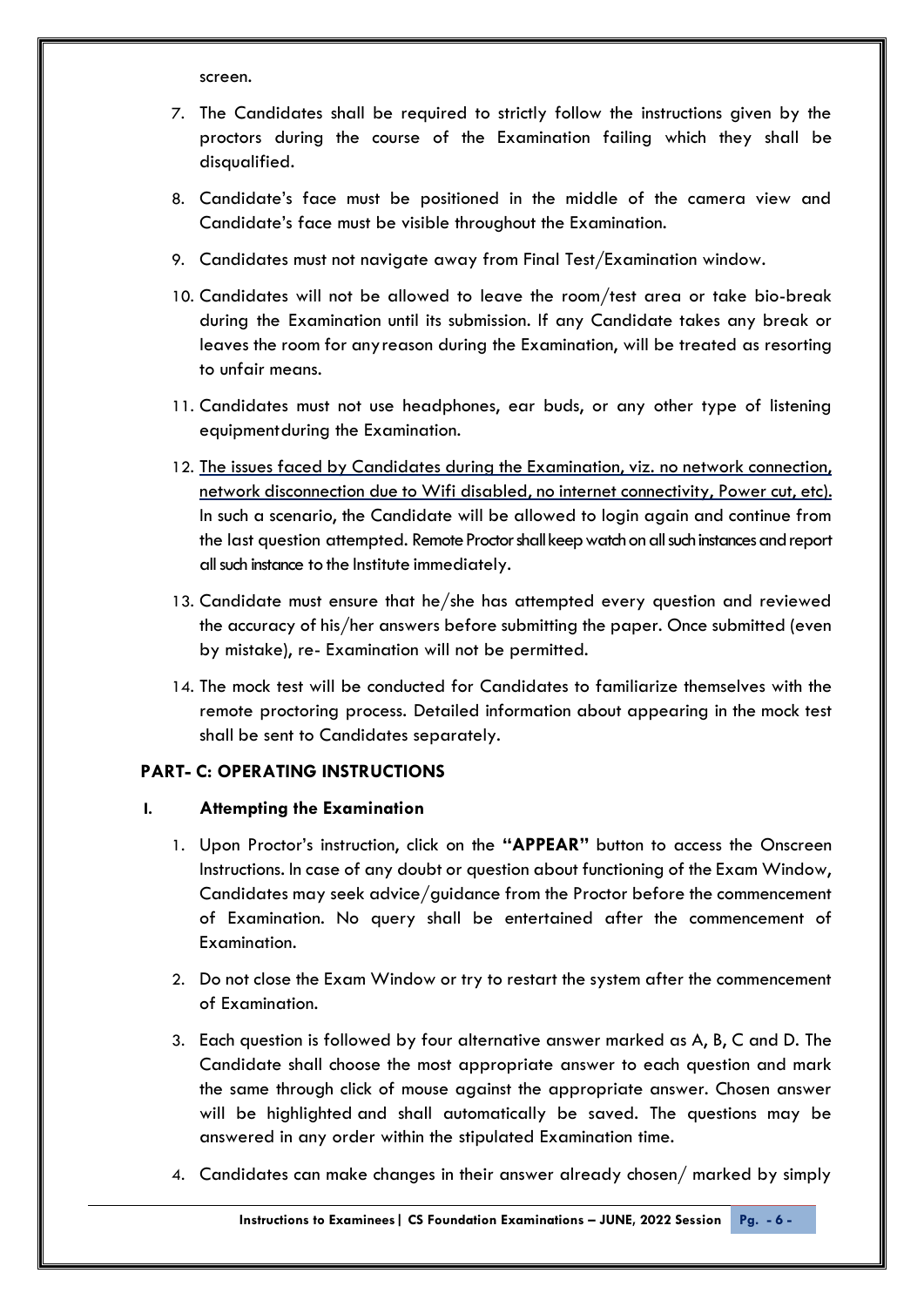clicking the other answer option of their choice at any time before conclusion of Examination or before clicking **"FINISH"** Button.

- 5. Candidate can clear his/her answer to a particular question by clicking the button "CLEAR" to make the question as if not attempted by the Candidate. Candidate shall be remain careful while clicking the "CLEAR" button.
- 6. Candidates shall not click **"FINISH"** button followed by three warnings until they have completed all the questions, **i.e., 100 questions for both the papers (50 questions in case of exemption in one paper)** of their Examination. The Examination shall not re-start once **"FINISH"** button is clicked.
- 7. Countdown clock will start on commencement of Examination and the same will be displayed on the top right hand corner of the Exam Window for the remaining time available to a Candidate for the Examination.
- 8. Before conclusion of Examination, the Candidates can use the "Bookmark" option byclicking on "BOOKMARK" button, if they wish to review or revisit the question later. However, the "Bookmark" button shall not capture or save the answers.
- 9. In case of restarting/shut down of computer due to technical reasons, immediately report the same to the Proctor. Answers already marked and time of the Examination will be saved and the Candidate will be able to resume the Examination from the exact point that last appeared before him/her.

### **II. Working on Examination Window**

- 1. APPEAR  $\rightarrow$  CLICK  $\rightarrow$  Display of Exam Window
- 2. Only one question will be displayed on the Exam Window at a time.
- 3. Candidates can mark their choice of answer by placing cursor on any one of the four alternative answers to each question and clicking through mouse there at. Chosen answer option will be highlighted.
- 4. Candidates can change their answer to any question by clicking at the new answer option (Radio Button) before **"FINISH"** of the Examination.
- 5. Candidates can answer question in any order and can navigate between questions either by clicking on "Previous"/"Next" button or by directly clicking on the question numbers which are displayed in the Paper-wise Summary panel available on the left side of the Exam Window.
- 6. Every particular question answered by the Candidate will be displayed in **GREEN**  colour on the Summary Panel. The questions that are not attempted and not bookmarked for review willbe displayed without any colour. Questions Attempted and Bookmarked for review will be highlighted in **BLUE** and those which are not attempted but Bookmarked for Review will be displayed in **RED**.

#### **III. Examination Submission**

1. After completion of the Examination, Candidates can click **"DONE"** button followed by three warnings with **"FINISH"** button to submit the Examination.